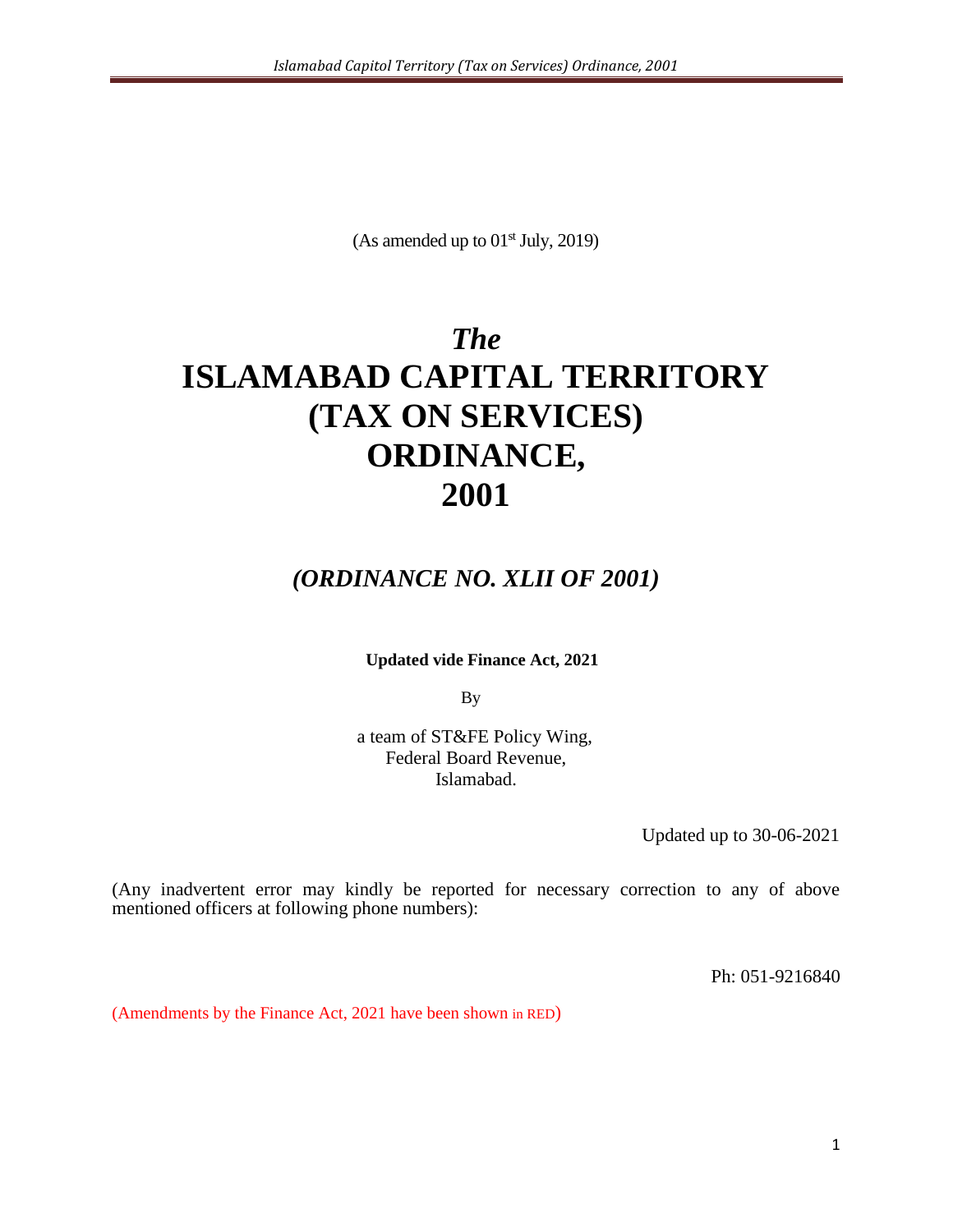### **Table of Contents**

| ISLAMABAD CAPITAL TERRITORY (TAX ON SERVICES) ORDINANCE, 2001  3 |  |
|------------------------------------------------------------------|--|
|                                                                  |  |
|                                                                  |  |
|                                                                  |  |
|                                                                  |  |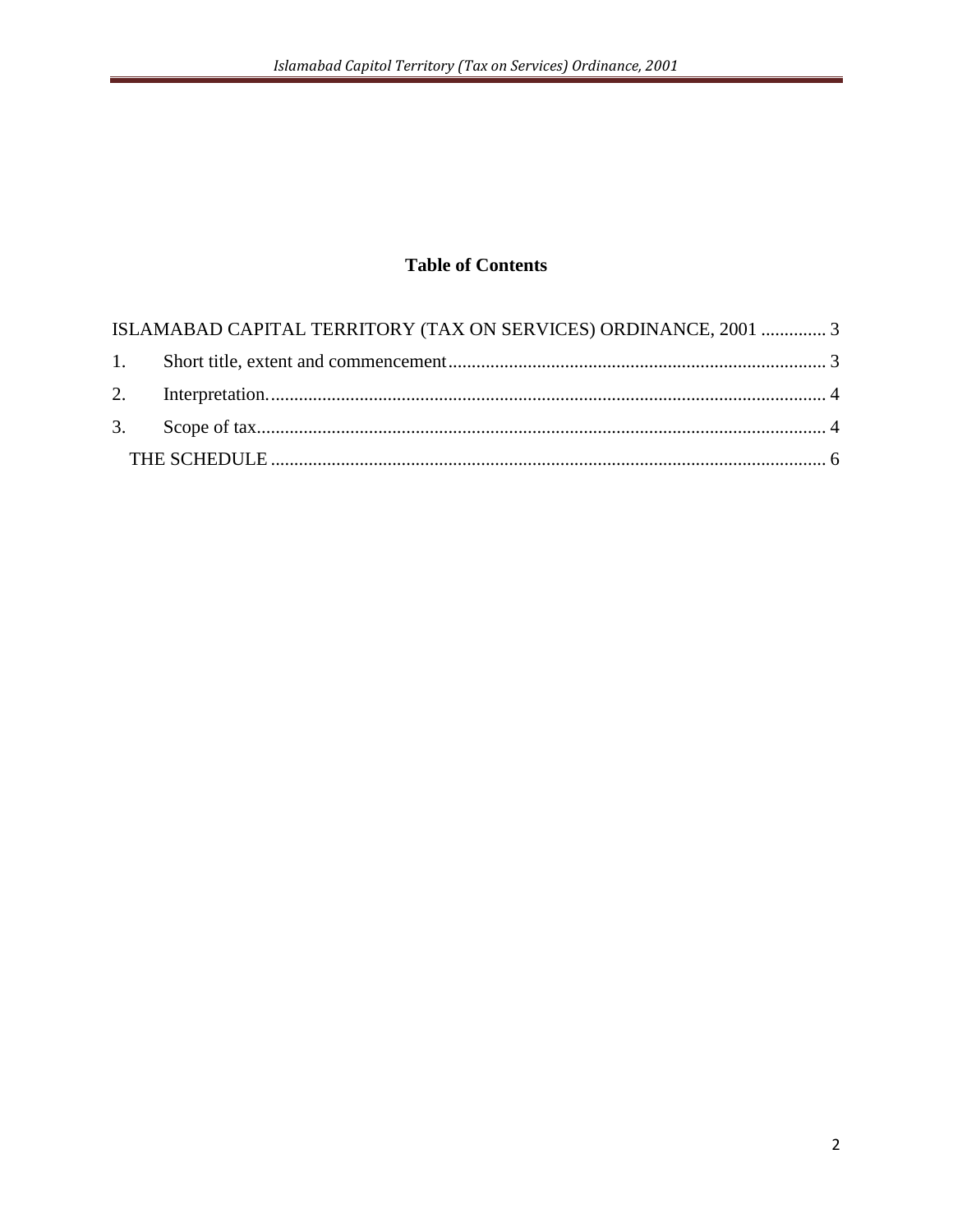# <span id="page-2-0"></span>*The*  **ISLAMABAD CAPITAL TERRITORY (TAX ON SERVICES) ORDINANCE, 2001**

<sup>1</sup> [Notification No. F. 2(1)/2001-Punj., dated 18th August, 2001.—The following Ordinance promulgated by the President is hereby published for general information:--

#### **ORDINANCE NO. XLII OF 2001**

#### *AN*

#### **ORDINANCE**

*to provide for levy of sales tax on services rendered or provided in the Islamabad Capital Territory*

WHEREAS it is expedient to provide for levy of sales tax on the services rendered or provided in the Islamabad Capital Territory and for matters ancillary thereto or connected therewith;

AND WHEREAS the President is satisfied that circumstances exist which render it necessary to take immediate action;

NOW, THEREFORE, in pursuance of proclamation of Emergency of the fourteenth day of October, 1999, and the Provisional Constitution Order No. 1 of 1999, read with the Provisional Constitution (Amendment) Order No. 9 of 1999, and in exercise of all powers enabling him in that behalf, the President of the Islamic Republic of Pakistan is pleased to make and promulgate the following Ordinance;-

<span id="page-2-1"></span>**1. Short title, extent and commencement.--**(1) This Ordinance may be called the Islamabad Capital Territory (Tax on Services) Ordinance, 2001.

 $\overline{a}$ 

<sup>&</sup>lt;sup>1</sup>Issued by the Ministry of Law and Justice, under the signature of Mr. Justice Faqir Muhammad Khokhar, Secretary, vide Ex. Ord. Gaz.of Pak., 2001, Pt. I, P.923.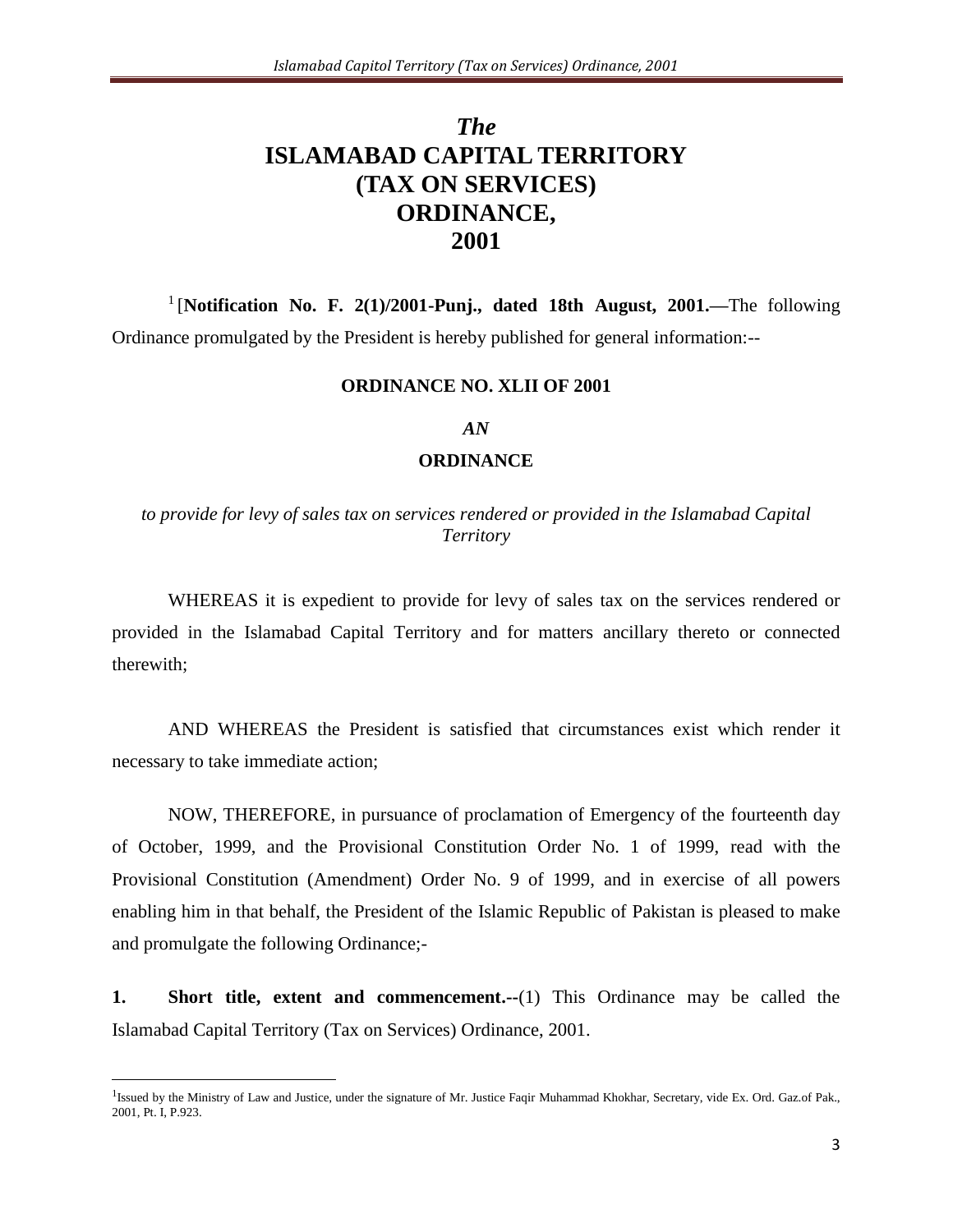- (2) It extends to whole of Islamabad Capital Territory.
- (3) It shall come into force at once.

<span id="page-3-0"></span>**2. Interpretation.--**In this Ordinance, unless there is anything repugnant in the subject or context, the words and expression used but not defined shall have the same meaning as in the Sales Tax Act, 1990.

<span id="page-3-1"></span>**3. Scope of tax.--**(1) Subject to the provisions of this Ordinance, there shall be charged, levied and paid a tax know as sales tax at <sup>2</sup>[rates specified in column (4) of the Schedule to this Ordinance] of the value of the taxable services rendered or provided in the Islamabad Capital Territory.

**3 [**(1A) Notwithstanding the provision of sub-section (1), the export of services shall be charged at the rate of zero per cent.]

(2) The tax shall be charged and levied on the services specified in $\textsuperscript{4}$  [column (2) of] the Schedule to this Ordinance in the same manner and at the same time, as if it were a sales tax leviable under sections 3, 3A or 3AA, as the case may be, of the Sales Tax Act,1990.

5 [(2A) The following provisions of the Sales Tax Act, 1990, shall apply, *mutatis mutandis*, to the services rendered or provided under this Ordinance, namely:−

- (a) clause (b) of sub-section (2) and sub-sections (6) and (7) of section 3;
- b) serial number 2, in column (1), and the entries relating thereto of the Fifth Schedule read with section 4;
- c) sub-sections  $(2)$ ,  $(3)$ ,  $(6)$  and  $(7)$  of section 13; and
- (d) serial number 48, in column (1), and entries relating thereto of Table 1 of Sixth Schedule read with section 13.".

 $\overline{\phantom{a}}$ 

<sup>&</sup>lt;sup>2</sup>Substituted for the words "the rate of sixteen percent" by the Finance Act, 2015

<sup>3</sup> New sub-section (1A) inserted by the Finance Act, 2021.

<sup>&</sup>lt;sup>4</sup>The words brackets and figure "column (2) of" inserted by the Finance Act, 2015

<sup>5</sup> New sub-sections (2A) added through Finance Act, 2016.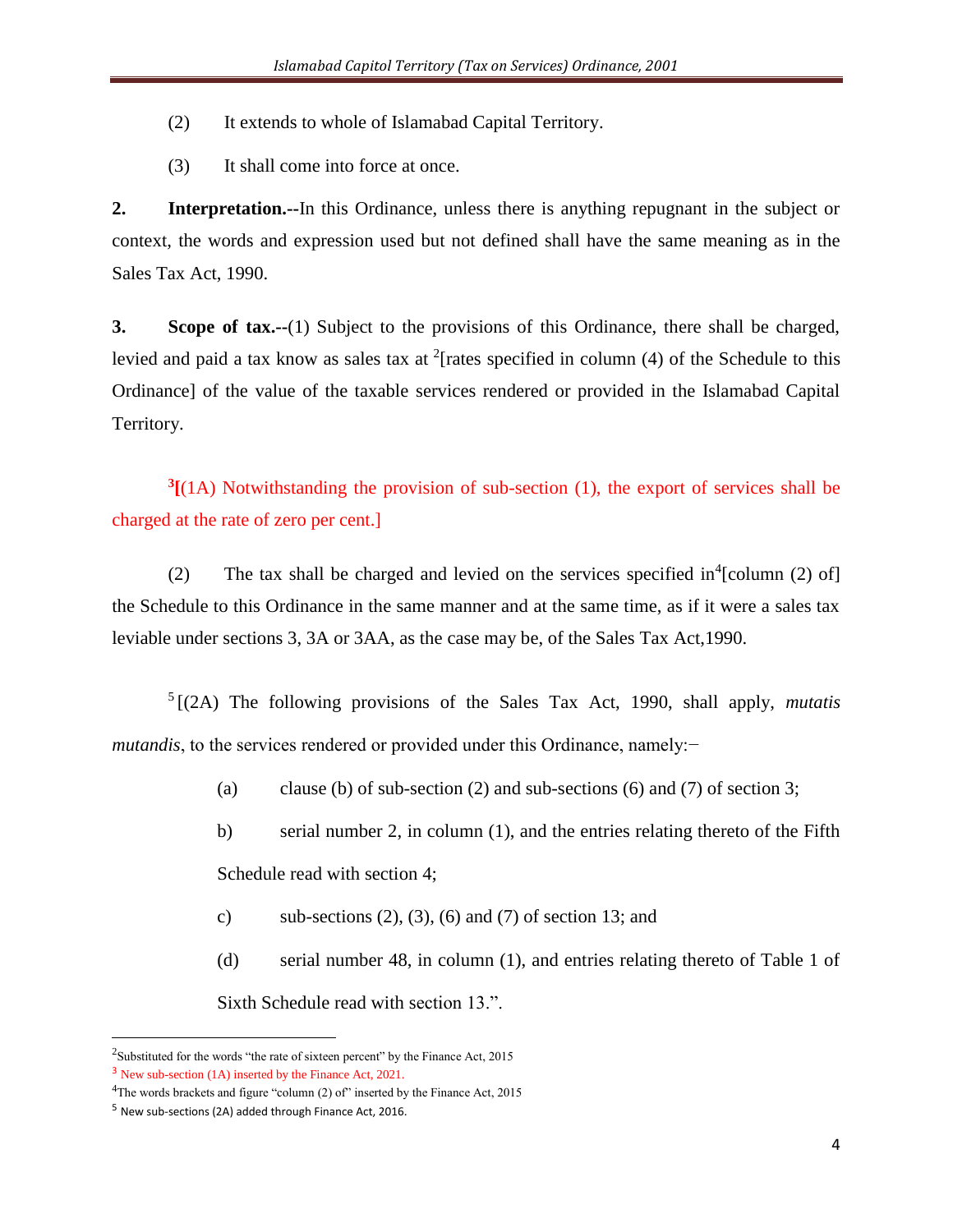${}^{6}$ [(2B) The tax levied under sub-section (1) shall not be applicable to regulatory and licensing services rendered or provided by an organization established by or under a Federal statute].

(3) All the provisions of the Sales tax Act, 1990, and rules made and notifications, orders and instructions issued there under shall, *mutatis mutandis,* apply to the collection and payment of tax under this Ordinance in so far as they relate to –

- (a) manner, time and mode of payment;
- (b) registration and de-registration;
- (c) keeping of records and audit;
- (d) enforcement and adjudication;
- (e) penalties and prosecution; and
- (f) all other allied and ancillary matters.

------------------------

 $\overline{\phantom{a}}$ 

<sup>&</sup>lt;sup>6</sup> Sub-section (2B) inserted by Finance Act, 2016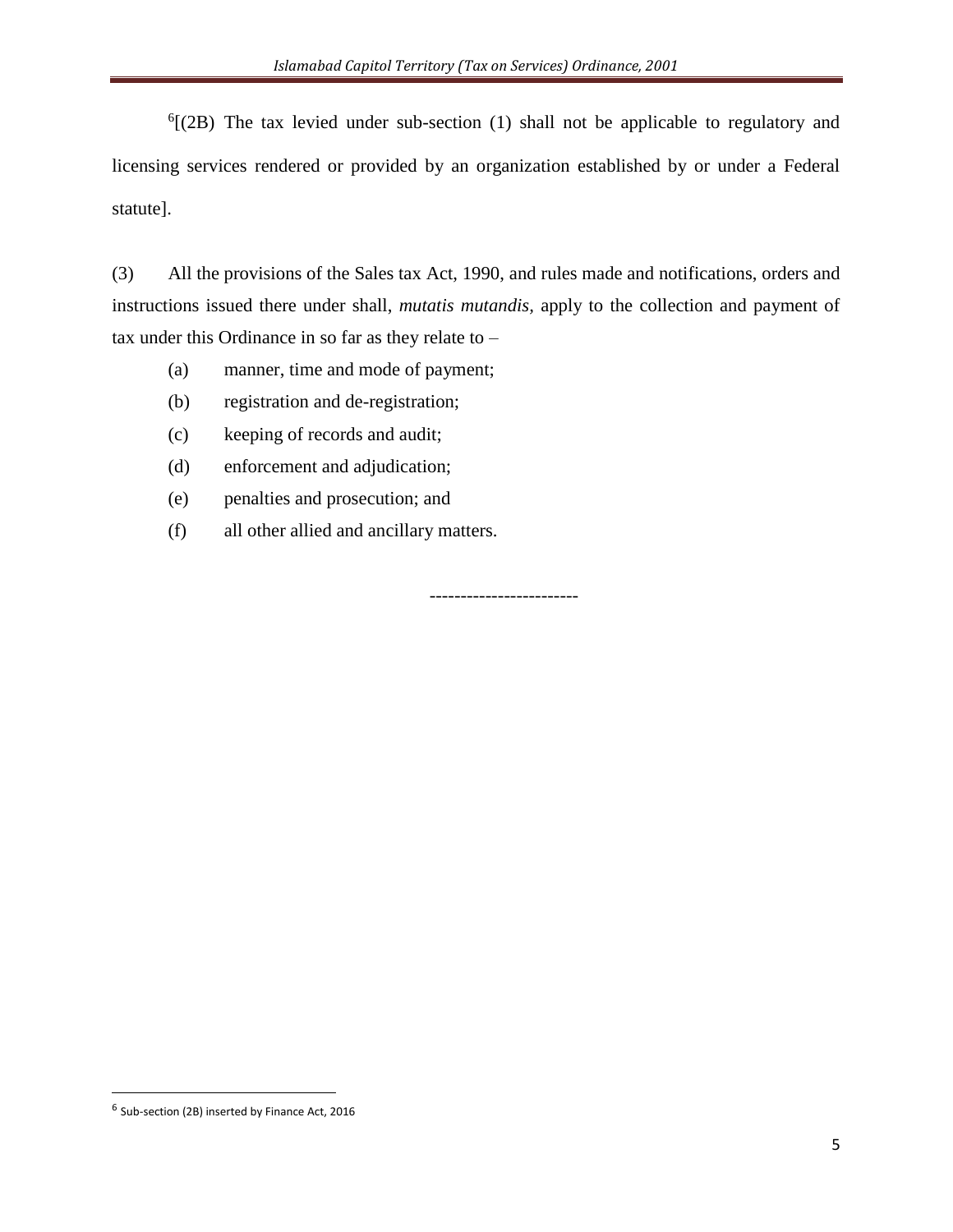### 7 [**THE SCHEDULE**

#### [*See* section 3(2)]

<span id="page-5-0"></span>

| S.No.        | <b>Description</b>                                        | <b>PCT</b> Heading, if<br>applicable | <b>Rate of Tax</b> |
|--------------|-----------------------------------------------------------|--------------------------------------|--------------------|
| (1)          | (2)                                                       | (3)                                  | (4)                |
| $\mathbf{1}$ | Services provided or rendered by hotels,                  | 9801.1000                            | Sixteen percent    |
|              | motels, guest houses, marriage halls and                  | 9801.3000                            |                    |
|              | lawns(by whatever name called) including                  | 9801.4000                            |                    |
|              | " <i>pandal</i> " and " <i>shamiana</i> " services, clubs | 9801.5000                            |                    |
|              | including race clubs, and caterers.                       | 9801.6000                            |                    |
|              |                                                           |                                      |                    |
| 2            | Advertisement on television<br>and<br>radio,              | 9802.1000 and                        | Sixteen percent    |
|              | excluding advertisements-                                 | 9802.2000                            |                    |
|              | (a) sponsored by an agency of the Federal or              |                                      |                    |
|              | Provincial Government for health education;               |                                      |                    |
|              | (b) sponsored by the Population Welfare                   |                                      |                    |
|              | Division relating to educational promotion                |                                      |                    |

<sup>7</sup>Substituted by the Finance Act, 2015. Earlier, the Schedule at the time of substitution was as under:

#### **"THE SCHEDULE** [*See* section 3(2)]

- 1. Services provided or rendered by hotels, clubs and caterers:-
	- (a) Services provided or rendered by hotels;
	- (b) *Omitted.*

 $\overline{\phantom{a}}$ 

- (c) Services provided or rendered by clubs, and
- (d) Services provided or rendered by caterers.
- 2. Advertisements on T.V. and Radio excluding advertisement:-
	- (i) if sponsored by a Government Agency for health education;
	- (ii) if sponsored by Population Welfare Division relating to educational promotion campaign; and
	- (iii) public service messages if telecast on television by World Wildlife Funds for Nature or UNICEF.

3. Services provided or rendered by persons authorized to transact business on behalf of others:-

- (a) customs agents.
- (b) ship chandlers.
- (c) stevedores.
- 4. Courier services.
- 5. *Omitted.*
- 6. *Omitted.*"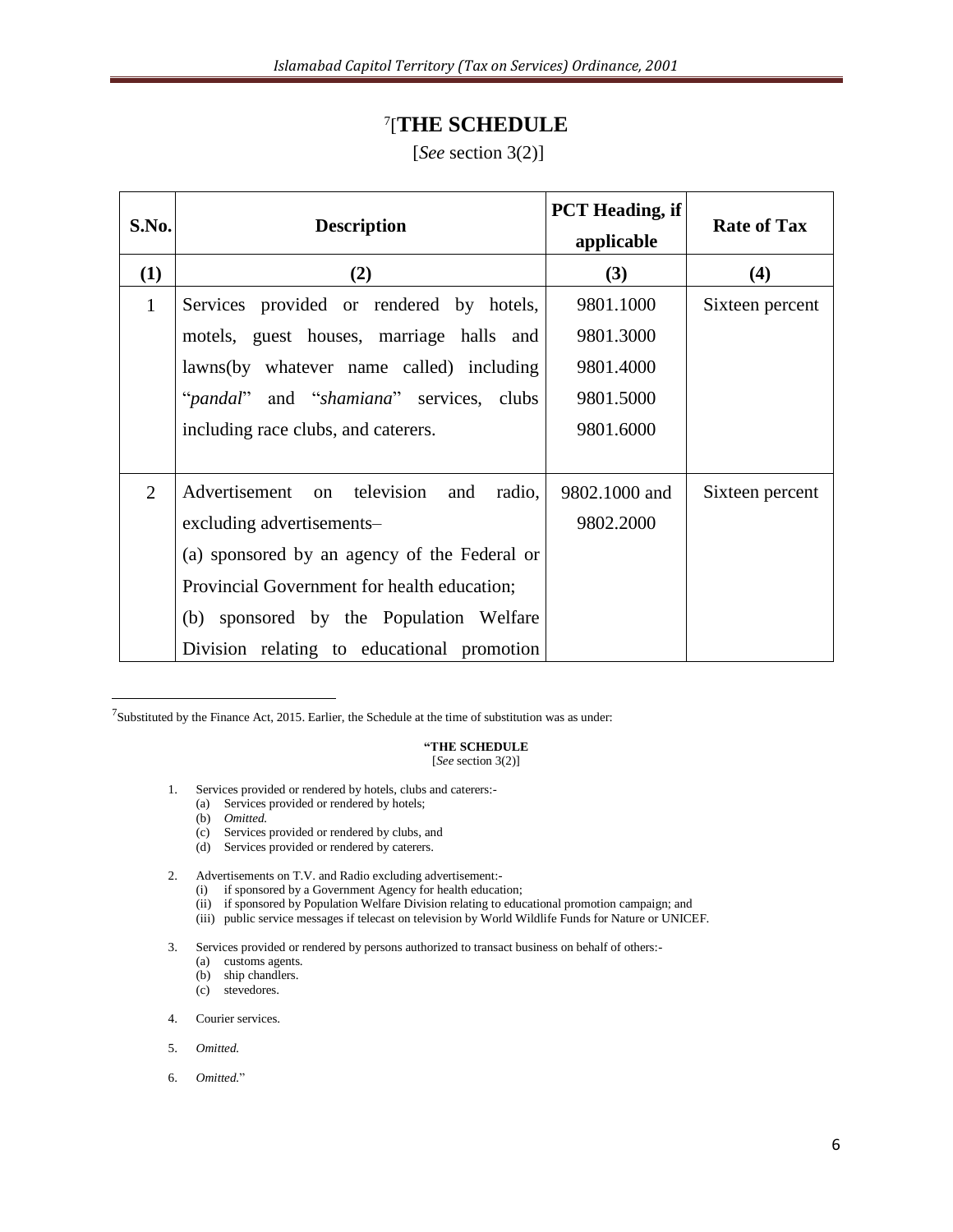|                | campaign;                                                       |               |                 |
|----------------|-----------------------------------------------------------------|---------------|-----------------|
|                | (c) financed out of funds provided by a                         |               |                 |
|                | Government under grant-in-aid agreement; and                    |               |                 |
|                | (d) conveying public service messages, if                       |               |                 |
|                | telecast on television by the World Wide Fund                   |               |                 |
|                | United<br>for<br>Nature<br>(WWF)<br><b>or</b><br><b>Nations</b> |               |                 |
|                | Children's Fund(UNICEF)                                         |               |                 |
| 3              | Services provided by persons authorized to                      | 9805.2000     | Sixteen percent |
|                | transact business on behalf of others-                          | 9805.4000 and |                 |
|                | (a) stevedore;                                                  | 9805.8000     |                 |
|                | (b) customs agents; and                                         |               |                 |
|                | (c) ship chandlers.                                             |               |                 |
| $\overline{4}$ | Courier services and cargo services by road                     | 9808.0000     | Sixteen percent |
|                | provided by courier companies;                                  | 9804.9000     |                 |
| 5              | Construction services, excluding:                               | 9824.0000     | Sixteen percent |
|                | <i>(industrial)</i><br>construction projects<br>(i)<br>and      | and           |                 |
|                | commercial) of the value (excluding actual and                  | 9814.2000     |                 |
|                | documented cost of land) not exceeding Rs. 50                   |               |                 |
|                | million per annum.                                              |               |                 |
|                | (ii) the cases where sales tax is otherwise                     |               |                 |
|                | paid as property developers or promoters.                       |               |                 |
|                | (iii)<br>Government civil works including                       |               |                 |
|                | <b>Cantonment Boards.</b>                                       |               |                 |
|                | (iv) construction of industrial zones, consular                 |               |                 |
|                | buildings and other organizations exempt                        |               |                 |
|                | from income tax.                                                |               |                 |
|                | construction work under international<br>(v)                    |               |                 |
|                | tenders against foreign grants-in-aid.                          |               |                 |
|                | (vi) Residential construction projects where the                |               |                 |
|                | covered area does not exceed 10,000 square                      |               |                 |
|                | feet for houses and 20,000 square feet for                      |               |                 |
|                | apartments                                                      |               |                 |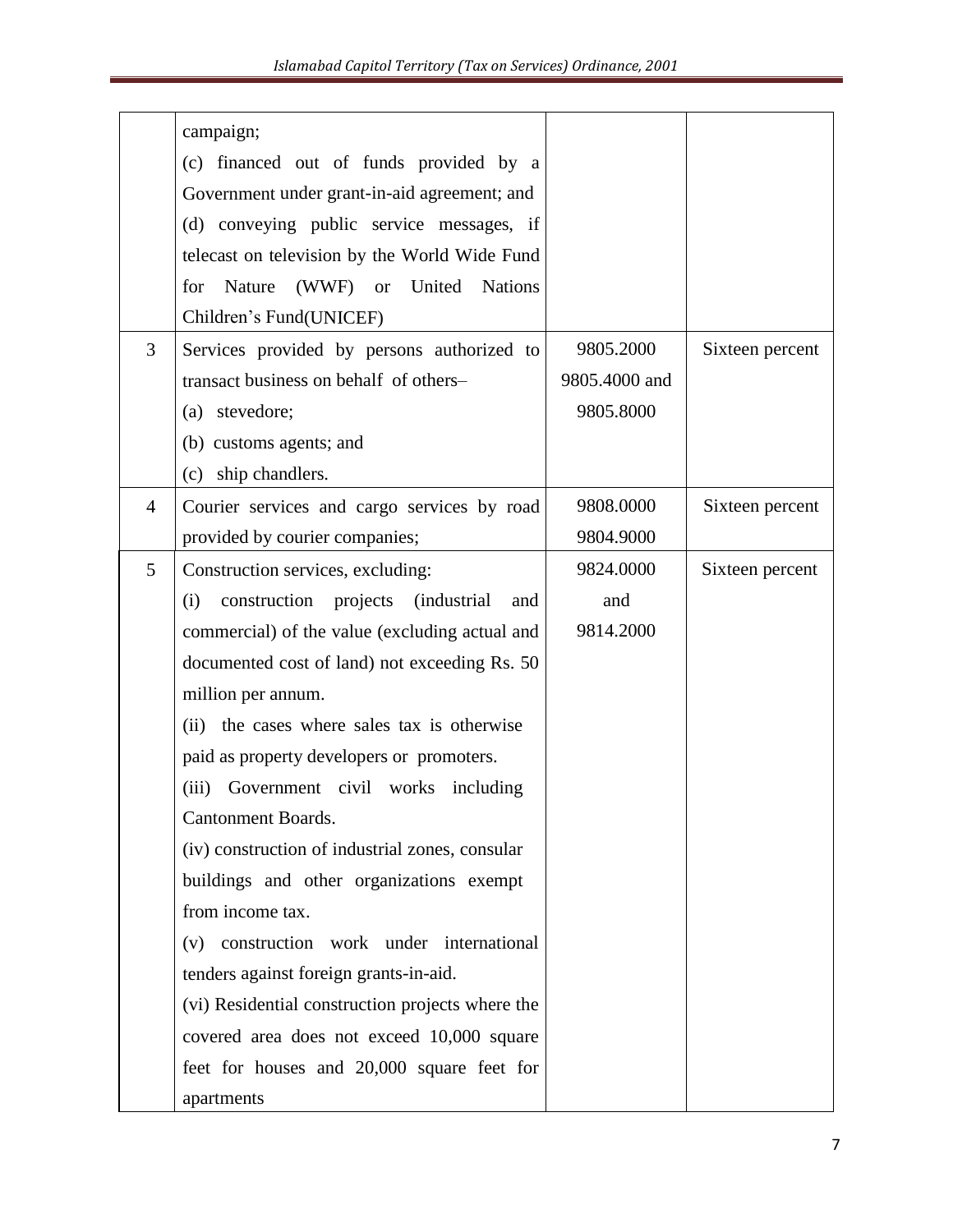| 6              | Services provided by property developers and        | 9807.0000       | Rs.100 per square   |
|----------------|-----------------------------------------------------|-----------------|---------------------|
|                | promoters (including allied services) excluding     | and             | yard for land       |
|                | the actual purchase value or documented cost        | respective sub- | development, and    |
|                | of land.                                            | headings of     | Rs.50 per square    |
|                |                                                     | heading98.14    | feet for building   |
|                |                                                     |                 | construction        |
| $\overline{7}$ | Services provided by persons engaged<br>in          | 9809.0000       | Sixteen percent     |
|                | contractual execution of work, excluding:           |                 |                     |
|                | (i) annual total value of the contractual works     |                 |                     |
|                | or supplies does not exceed Rs.50 million;          |                 |                     |
|                | (ii) the contract involving printing or supplies    |                 |                     |
|                | of books.                                           |                 |                     |
| 8              | Services provided for personal care by beauty       | 9810.0000       | Sixteen percent     |
|                | parlours, clinics and slimming clinics, body        | 9821.4000 and   |                     |
|                | massage centres, pedicure centres; including        | 9821.5000       |                     |
|                | cosmetic<br>and<br>plastic<br>by<br>surgery<br>such |                 |                     |
|                | parlours/clinics, but excluding:                    |                 |                     |
|                | (i) annual turnover does not exceed Rs.3.6          |                 |                     |
|                | million; or                                         |                 |                     |
|                | (ii) the facility of air-conditioning is not        |                 |                     |
|                | installed or available in the premises.             |                 |                     |
| 9              | Management consultancy services                     | 9815.4000,      | Sixteen percent     |
|                |                                                     | 9819.9300       |                     |
|                |                                                     |                 |                     |
| 10             | provided by freight<br>forwarding<br>Services       | 9805.3000,      | Sixteen percent or  |
|                | agents, and packers and movers.                     | 9819.1400       | Rs. 400 per bill of |
|                |                                                     |                 | lading, whichever   |
|                |                                                     |                 | is higher           |
|                |                                                     |                 |                     |
| 11             | Services provided by software or IT-based           | 9815.6000       | Sixteen percent     |
|                | system development consultants.                     |                 |                     |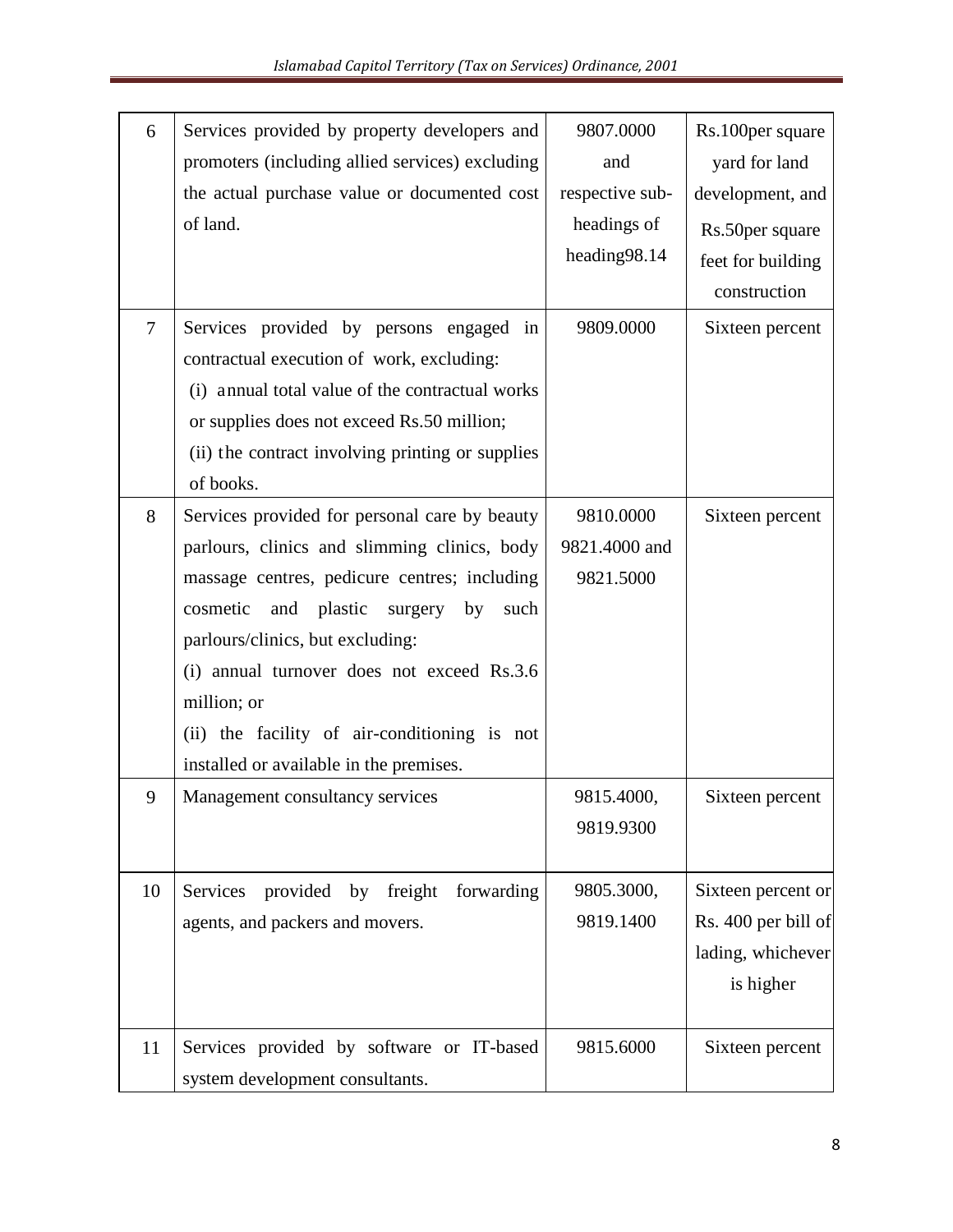| 12 | Services provided by technical, scientific and<br>engineering consultants | 9815.5000 | Sixteen percent |
|----|---------------------------------------------------------------------------|-----------|-----------------|
|    |                                                                           |           |                 |
| 13 | Services<br>provided<br>by<br>other<br>consultants                        | 9815.9000 | Sixteen percent |
|    | including but not limited to human resource                               | 9818.3000 |                 |
|    | and personnel development services; market                                | 9818.2000 |                 |
|    | research services and credit rating services.                             |           |                 |
| 14 | Services provided by tour operators and travel                            | 9805.5100 | Sixteen percent |
|    | agents including all their allied services or                             | 9805.5000 |                 |
|    | facilities (other than Hajj and Umrah)                                    | 9803.9000 |                 |
| 15 | Manpower recruitment agents including labour                              | 9805.6000 | Sixteen percent |
|    | and manpower supplies.                                                    |           |                 |
| 16 | Services provided by security agencies.                                   | 9818.1000 | Sixteen percent |
| 17 | Services provided by advertising agents                                   | 9805.7000 | Sixteen percent |
| 18 | Share transfer or depository agents including                             | 9805.9000 | Sixteen percent |
|    | services provided through manual or electronic                            |           |                 |
|    | book-entry system used to record and maintain                             |           |                 |
|    | securities and to register the transfer of shares,                        |           |                 |
|    | securities and derivatives.                                               |           |                 |
| 19 | Business support services.                                                | 9805.9200 | Sixteen percent |
| 20 | provided by fashion designers,<br>Services                                | 9819.6000 | Sixteen percent |
|    | whether relating to textile, leather, jewellery or                        |           |                 |
|    | regimes,<br>including<br>allied<br>other<br>product                       |           |                 |
|    | services, marketing, packing, delivery and                                |           |                 |
|    | display, etc.                                                             |           |                 |
| 21 | Services provided by architects, town planners                            | 9814.1000 | Sixteen percent |
|    | and interior decorators.                                                  | 9814.9000 |                 |
| 22 | Services provided in respect of rent a car.                               | 9819.3000 | Sixteen percent |
| 23 | Services provided by specialized workshops or                             | 98.20     | Sixteen percent |
|    | undertakings (auto-workshops; workshops for                               |           |                 |
|    | industrial machinery, construction and earth-                             |           |                 |
|    | moving machinery or other special purpose                                 |           |                 |
|    | machinery etc; workshops for electric or                                  |           |                 |
|    |                                                                           |           |                 |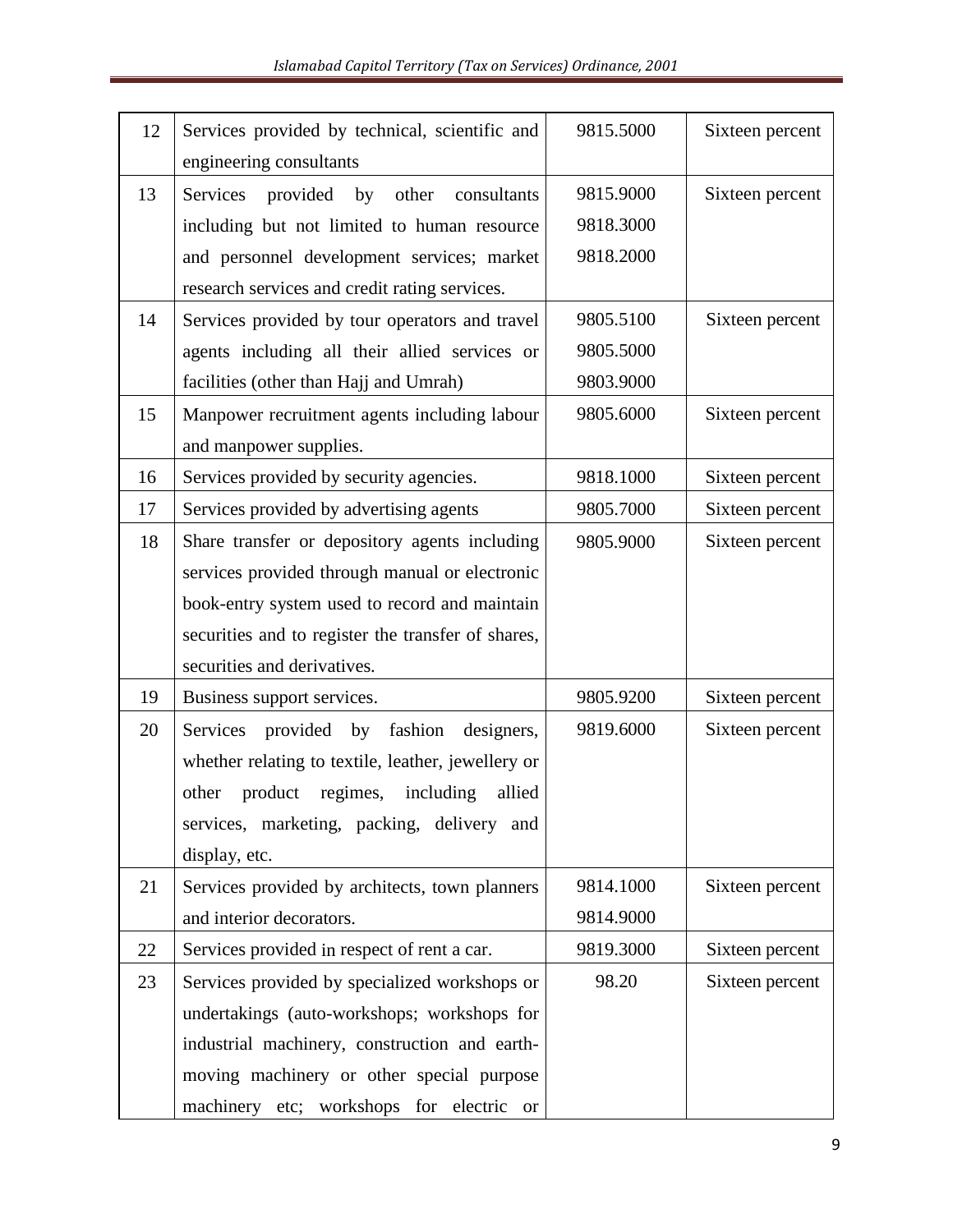|    | electronic<br>equipments or appliances etc.<br>Including computer hard ware; car washing or |            |                 |
|----|---------------------------------------------------------------------------------------------|------------|-----------------|
|    | similar service stations and other workshops).                                              |            |                 |
| 24 | Services provided for purposes including                                                    | 98.22      | Sixteen percent |
|    | fumigation services, maintenance and repair                                                 |            |                 |
|    | building<br>(including)<br>and<br>equipment                                                 |            |                 |
|    | maintenance and repair including after sale                                                 |            |                 |
|    | services) or cleaning services, janitorial                                                  |            |                 |
|    | services, dredging or de-silting services and                                               |            |                 |
|    | other similar services etc.                                                                 |            |                 |
| 25 | Services provided by underwriter, indenters,                                                | 9819.1100, | Sixteen percent |
|    | commission agents including brokers (other                                                  | 9819.1200, |                 |
|    | than stock) and auctioneers                                                                 | 9819.1300  |                 |
|    |                                                                                             | and        |                 |
|    |                                                                                             | 9819.9100  |                 |
| 26 | Services provided by laboratories other than                                                | 98.17      | Sixteen percent |
|    | services relating to pathological or diagnostic                                             |            |                 |
|    | tests for patients.                                                                         |            |                 |
| 27 | Services provided by health clubs, gyms,                                                    | 9821.1000  | Sixteen percent |
|    | physical fitness centres, indoor sports and                                                 | and        |                 |
|    | games centres and body or sauna massage                                                     | 9821.2000  |                 |
|    | centres                                                                                     | 9821.4000  |                 |
| 28 | Services provided by laundries<br>and<br>dry                                                | 9811.0000  | Sixteen percent |
|    | cleaners.                                                                                   |            |                 |
| 29 | Services provided by cable TV operators                                                     | 9819.9000  | Sixteen percent |
|    | Technical analysis and testing services.                                                    | 9819.9400  |                 |
| 30 | Services provided by TV or radio program                                                    |            | Sixteen percent |
|    | producers or production houses.                                                             |            |                 |
| 31 | Transportation through pipeline and conduit                                                 |            | Sixteen percent |
|    | services.                                                                                   |            |                 |
| 32 | (including)<br>Fund<br>investment)<br>and<br>asset                                          |            | Sixteen percent |
|    | management services.                                                                        |            |                 |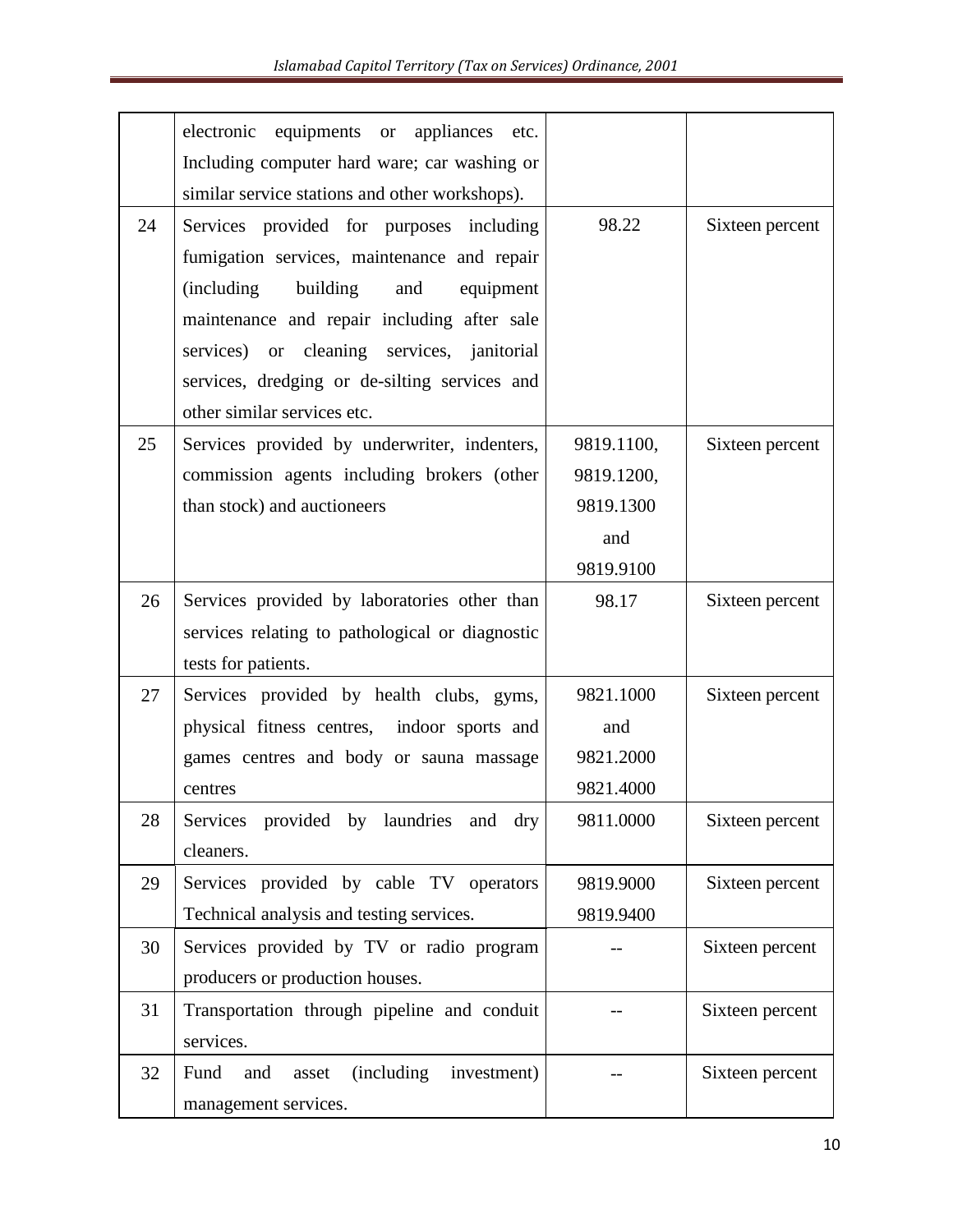| 33           | Services provided by inland port operators          |           | Sixteen percent             |
|--------------|-----------------------------------------------------|-----------|-----------------------------|
|              | (including airports and dry ports) and allied       |           |                             |
|              | provided at ports<br>services<br>and<br>services    |           |                             |
|              | by terminal operators<br>provided<br>including      |           |                             |
|              | services<br>of<br>public<br>bonded<br>in<br>respect |           |                             |
|              | warehouses, excluding the amounts received by       |           |                             |
|              | way of fee under any law or by-law.                 |           |                             |
| 34           | Technical inspection and certification services     |           | Sixteen percent             |
|              | and quality control (standards' certification)      |           |                             |
|              | services                                            |           |                             |
| 35           | Erection,<br>commissioning<br>installation<br>and   |           | Sixteen percent             |
|              | services.                                           |           |                             |
| 36           | Event management services                           |           | Sixteen percent             |
| $^{8}$ [37   | Valuation services; competency and eligibility      |           | Sixteen percent             |
|              | testing services excluding education testing        |           |                             |
|              | services provided or rendered under a bilateral     |           |                             |
|              | or multilateral agreement signed by the             |           |                             |
|              | Government of Pakistan],                            |           |                             |
| 38           | Exhibition or convention services                   |           | Sixteen percent             |
| 39           | Services provided in respect of mining of           |           | Sixteen percent             |
|              | minerals, oil $\&$ gas including related and allied |           |                             |
|              | activities                                          |           |                             |
| 40           | Services provided by property dealers and           |           | Sixteen percent             |
|              | realtors.                                           |           |                             |
| 41           | Call centres.                                       |           | $\frac{9}{5}$ Seventeen per |
|              |                                                     |           | cent]                       |
| 42           | Services provided by car/ automobile dealers.       |           | Sixteen percent             |
|              |                                                     |           |                             |
| $^{10}$ [43. | Advertisement on hoarding boards, pole signs        | 9802.9000 | Sixteen percent             |

 8 Serial number substituted through Finance Act, 2016.

<sup>&</sup>lt;sup>9</sup> Substituted for the words "eighteen and a half" by Finance Act, 2019.

<sup>10</sup> Serial numbers 43 to 58 added through Finance Act, 2019.